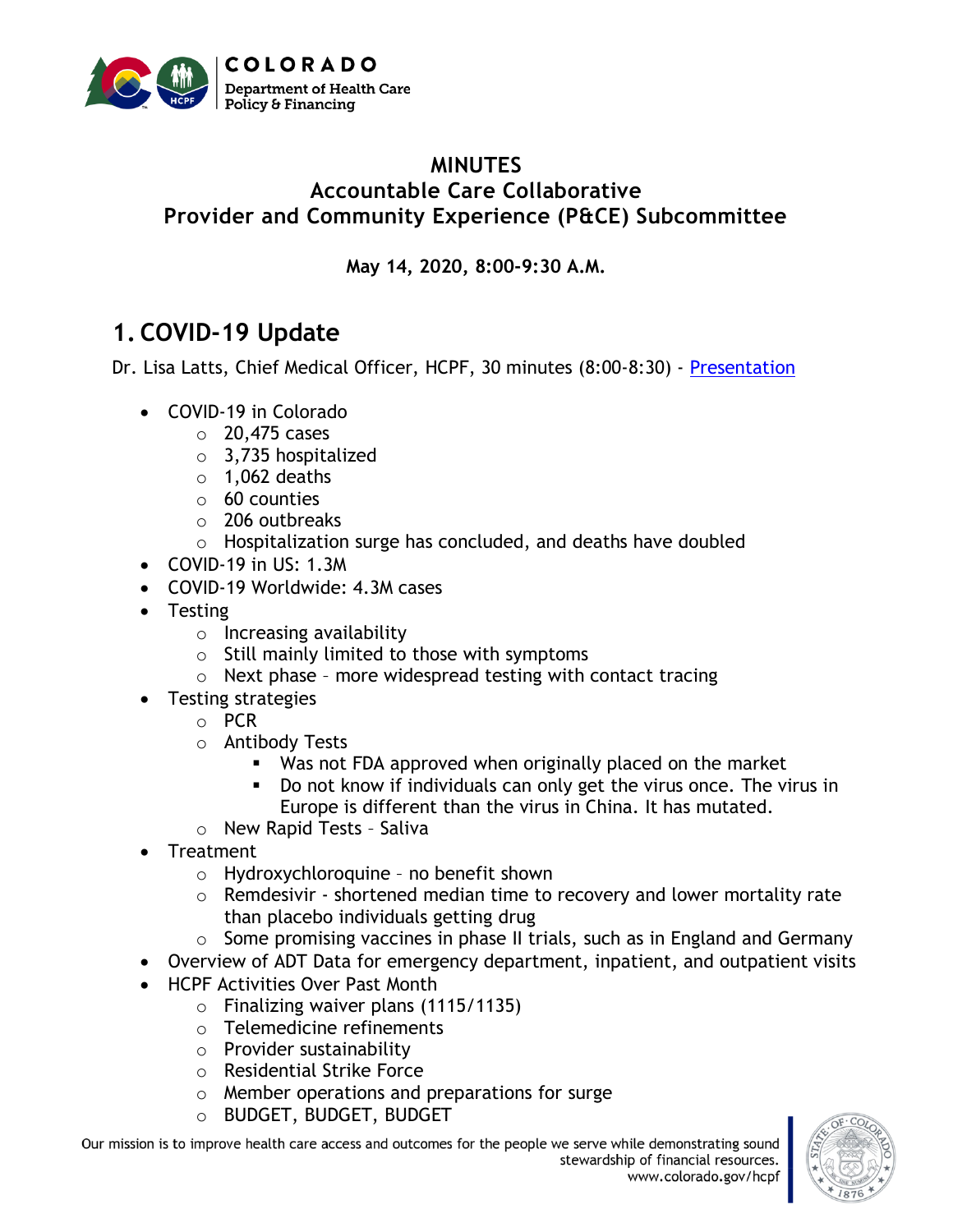- Updated Medicaid, CHP+ Membership Surge Forecast
	- o Membership surge of about 563,000 Coloradans between April 1 and December 31, reflecting a 44% increase to the 1.3M members covered in Medicaid and CHP+ as of March 2020 (OSPB adjusted assumed Emergency period).
	- $\circ$  The maintenance of effort ends with the public emergency period (now presumed 12/31/2020). We project an estimated disenrollment of 332,000 members who do not meet eligibility criteria 12/31/2020.
	- o Net surge of 368,000 members, 29% increase, FY 2020-21 compared to March 2020.
- **Question** (Randi Addington) Have we seen or are we monitoring any cases of pediatric multi symptom inflammatory syndrome?
- Dr. Latts
	- $\circ$  Not that I know of. We have not heard of any case as of yet. We are no longer authorizing in-patient admissions. This was one of the changes due to COVID-19. It is possible we have some, but we are not longer required to authorize in-patient admissions.
- **Question** (Dede de Percin) As you look at telehealth is there the possibility of paying for eConsult to reduce costs and face to face visits?
- Dr. Latts
	- o eConsult is defined as a consult between a PCMP and specialty. Yes, we are looking at that right now.
- **Question** (Janelle Shumaker) Can you elaborate on the provider sustainability? What steps are being taken to help specifically Medicaid providers? Support for the additional expense of PPE?
- Dr. Latts
	- o CMS will be sending some money to Medicare providers. Asked CMS to provide additional support for many of our Medicaid providers.
	- o Governor was in Washington D.C. recently to meet with the President to discuss access to PPE.
- **Question** (Donald Moore) What are you hearing about a reliable antibody test becoming available?
- Dr. Latts
	- o Not anything good. I have not seen any studies yet regarding a reliable antibody test along with any studies that suggest having antibodies suggests an individual is immune.
- **Question** (Anita Rich) Has HCPF been able to identify needs related to telemedicine?
- Dr. Latts **-**
	- $\circ$  Telemedicine via video is better than via phone.
	- $\circ$  Video creates more opportunity for a better visit.
	- o Seeing a lot of telephone only for a few reasons.
		- **E** With everyone working from home, broadband is limited, and signal is weak.
		- Some individuals do not have the devices, especially in rural areas.
	- o This will greatly accelerate the future of telemedicine.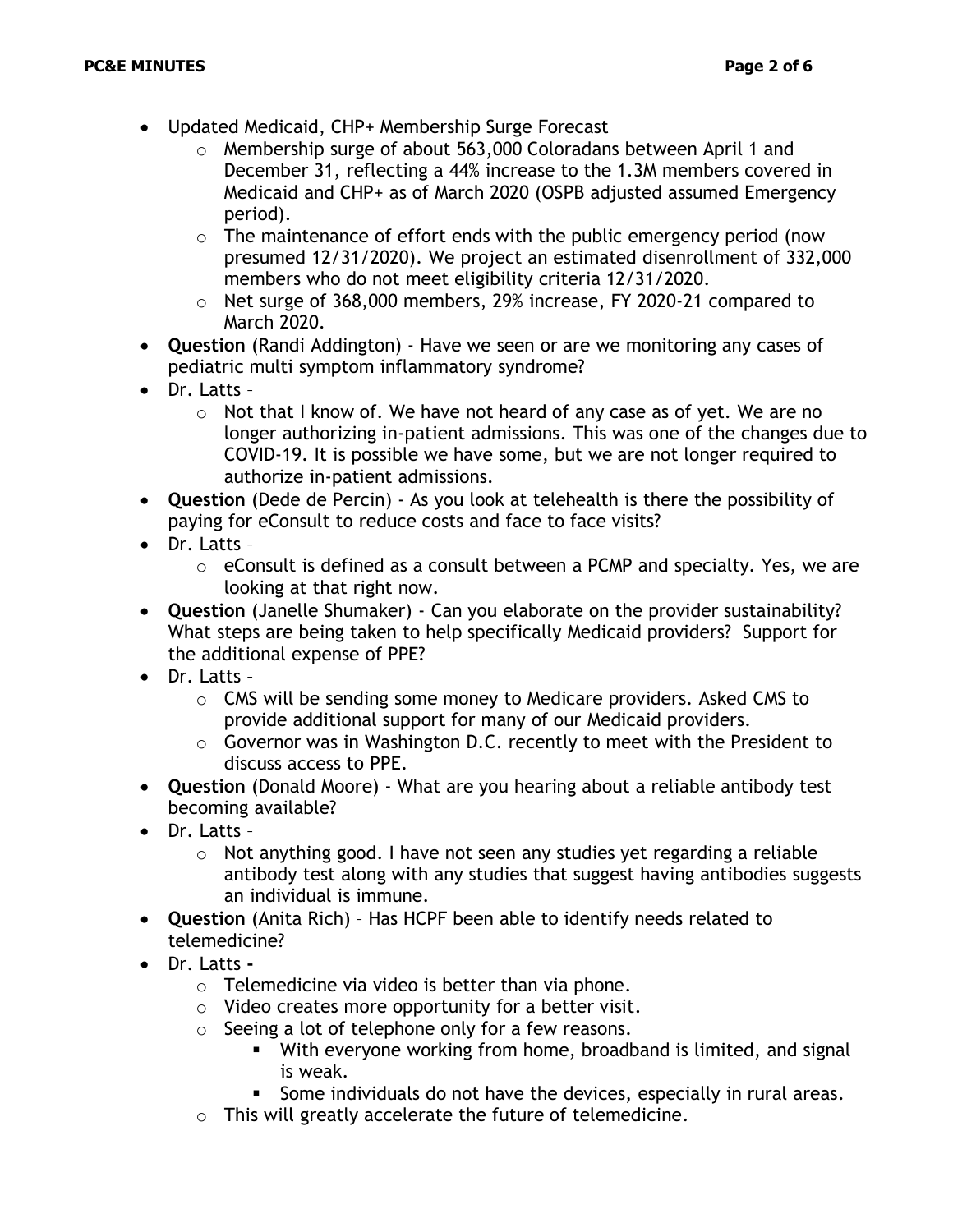- **Question** (Jo English) Has there been any discussion about offering behavioral health support for staff working in long-term care facilities and SNFs?
- Dr. Latts **-**
	- $\circ$  Currently do not know the answer to this. There is a real fear for individuals working with patients with COVID-19.
- **Question** (Jill Atkinson) Any support for families to access masks and things like thermometers? We are asking all patients if they have a fever, but most don't have a thermometer. Also, many families need more affordable data packages on their cell phones
- **Question** (Jessica Zaiger) Many Medicaid members have government-issued cell phones and are limited on minutes and data.
- Dr. Latts **–**
	- $\circ$  Cell phone providers have been giving out packages during the crisis. Thermometers are currently an issue. Working on this but is a scarce resource currently.
- **Question** (Donald Moore) With our state's budget challenges, will HCPF be able to support telehealth reimbursement in the short and/or long term?
- Dr. Latts **–**
	- o Working on this. Cannot make long term promises but HCPF is advocating for this.

## **2.Introductions**

Anita Rich, P&CE Chair, 5 minutes (8:30-8:35)

On the Google Meet: Anita Rich (PC&E Chair), Brooke Powers (HCPF), Matthew Jacobs (HCPF), Dr. Lisa Latts (HCPF), Dede de Percin (MHHA), Bridget Burnett (CCHAP), Elina Navarro (COA), Alyssa Rose (Beacon Health Options), Aaron Brotherton (COA), Andrea Skubal (CCHA), Diane Phifer (CCHA), Jared Bateman (SEHG), Katie Mortenson (CCHA), Ziger, Lila Cummings (CHA), Jen Hale-Coulson (Beacon Health Options), Donald Moore (PCHC RAE 4), John Salvino (COA), Julia Duffer (HCI), Jo English (COA), Beckner, Randi Addington (HCI), Jessica Zaiger (CCHA), Janelle Shumaker (Adventure Dental and Vision), Jill Atkinson (Mountainland Pediatrics), Joanna Martinson (NCHA), Nicole Konkoly (RMHP), Carrie Dutley (Denver Health), Marcy Beckner (RMHP), Jo Nausba (Denver Health), Kari Degerness (CIVHC), Tammy Arnold (NEHP), and Susan Mathieu (Farley Health Policy Center)

Voting Members: Anita Rich (PC&E Chair), Lila Cummings (CHA), and Michelle Hoye (Mindsprings Health), and Shera Matthews (Doctors Care)

## **3. Approval of Minutes from March Meeting (handout)**

Anita Rich, P&CE Chair, 5 minutes (8:35-8:36)

• Anita Rich asked for a motion to approve the April Meeting Minutes. The meeting minutes were approved without revisions or abstentions.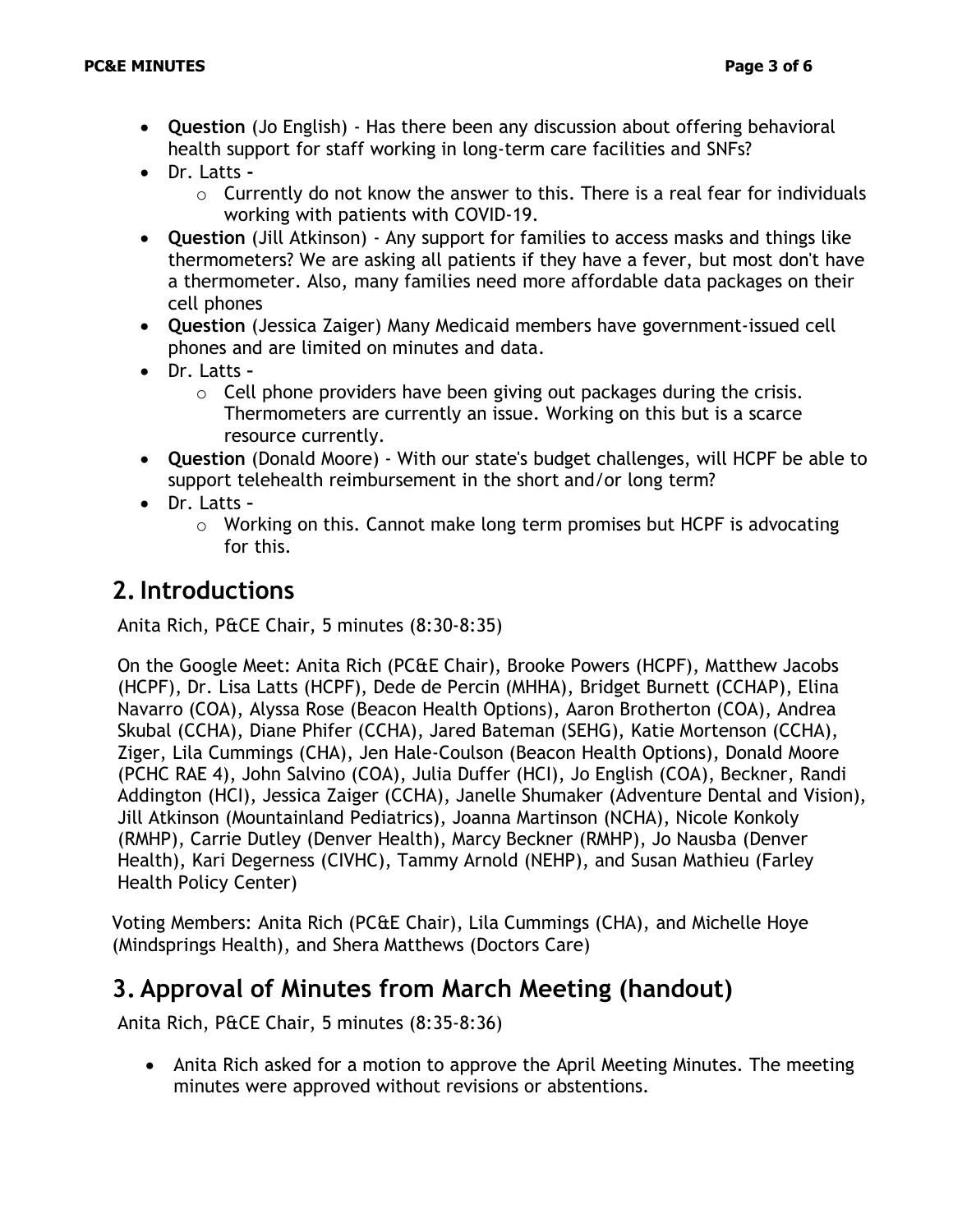## **4. State PIAC Update**

Dede de Percin, State PIAC member, 5 minutes (8:36-8:40)

- $\circ$  COVID-19 updates
	- o Substance Use Disorder Benefit
		- **•** Delayed to January 1<sup>st</sup> of next year
	- o Review of Committees and State PIAC application

## **5. RAEs COVID-19 Responses Discussion**

RAEs, 30 minutes (8:40-9:20)

- Anita Rich Asked questions about what has been successful and what are the needs of specific populations, such as high-risk individuals.
- RAE 1
	- o Making sure no disruption in normal care. Pushing telehealth and supporting providers on this platform.
	- o Reinforce public health messaging.
	- $\circ$  Focusing on individuals with 5 or more risk factors.
	- o Working on barriers to managing care at home, lack of telehealth devices, and priority of housing support.
- RAE 2
	- o Successful
		- Expansion of telehealth.
		- **•** Drive thru labs for testing and home delivery services.
		- Increased communication to providers.
		- **•** Frontier House.
		- Outreach to risk members and warm handoffs.
		- Crisis services being handled through telehealth.
		- Connecting to students and teachers via telehealth.
	- o Challenges
		- Medication refills to include individuals being discharged from the justice system.
		- Care for homeless population.
		- Resources for foster care.
		- Shortages of PPE and staffing.
		- Alternative Care Site has been approved but concerns with limited ability to go outside. If individuals do, they will not be allowed back in.
	- o **Question** (Anita Rich) How has residential facilities been impacted?
		- Working through the crisis and behavioral health system to address the impacts.
	- o RAEs 3 and 5
		- **EXECT** Supporting telehealth and loosening restrictions on reimbursements.
		- Looking at best practices.
		- Looking to support primary care. Inputted money from performance pool.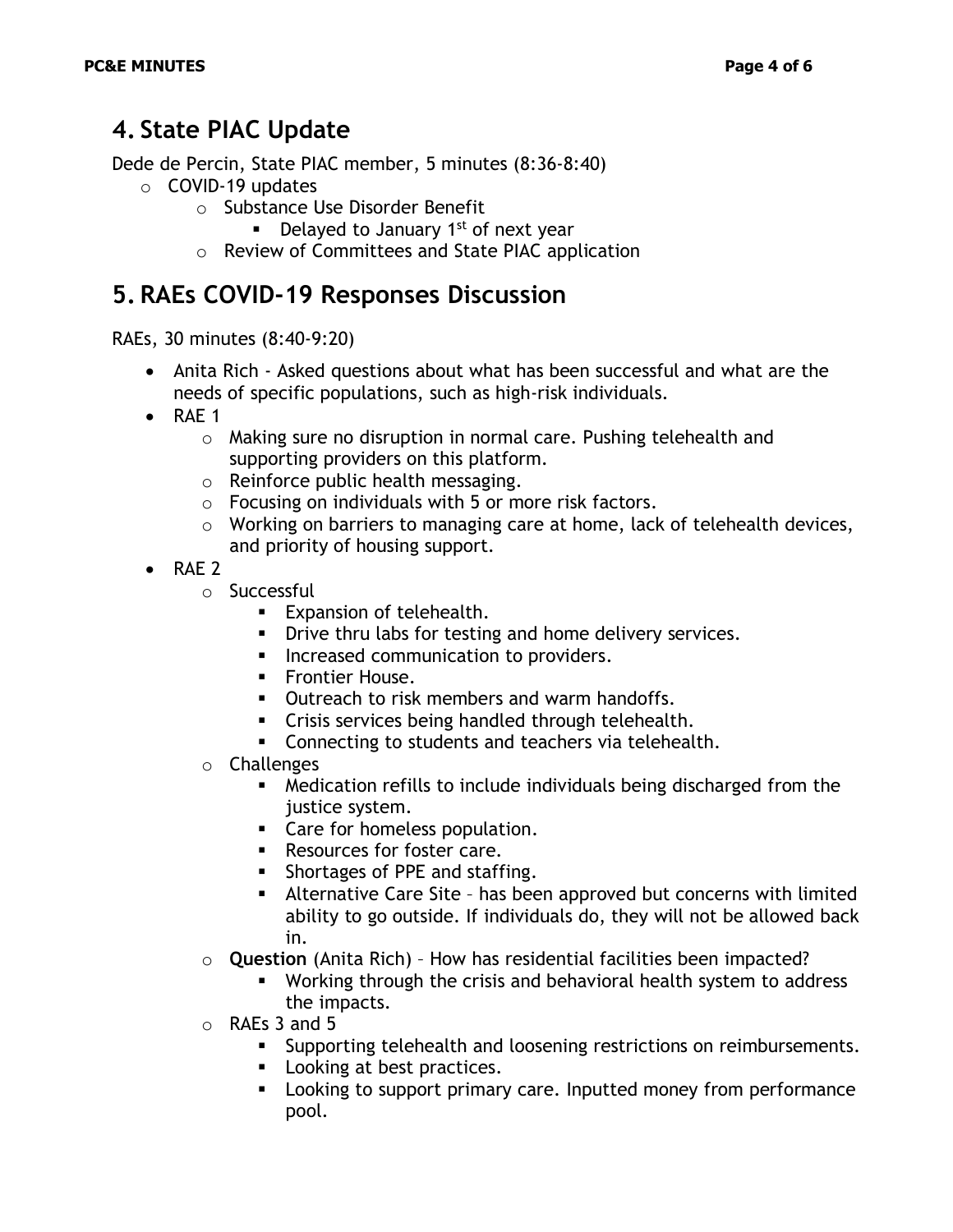- Conducing needs assessments such as PPE.
- COVID-19 risk scores on website.
- Outreach to members with higher risk scores.
- Population health groups texting campaign to share resources and tucked into primary care.
- Temporary closures assessment needs such as transportation to another care site.
- MA site established to help counties in enrolling Medicaid members.
- **•** Providers- provider resource group meetings.
- MA site not taking in-person members. But using over the phone or a drop box.
- o **Question** (Anita Rich) How many apps are you doing day?
	- Will double check with MA but is mostly calls.
- o **Question** (Anita Rich) How are you using community resources?
	- We are supporting community partners to include addressing PPE.
- o RAE 4
	- **•** Primary Care reporting a decrease in visits initially but now increasing.
	- **•** Pediatrics wellness checks twice weekly.
	- Weekly provider calls addresses both behavioral health and primary care.
		- Behavioral Health providers greatly engaged.
	- **EXEC** Learning Collaboratives maintained.
	- Great engagement and support from community leadership.
	- **•** Providers would like to see patients.
	- Risk score tiers for high risk members.
	- Phased approached to member engagement.
- o RAEs 6 and 7
	- Outreach to members while trying to ensure not overburdening members.
	- Conducting outreach campaign to include texting efforts according to high risk tiered approach.
	- **EXECT** Aligning communication with messaging coming from other sources such as the CDC.
	- Receiving good feedback regarding telehealth.
	- All providers are still doing in-person wellness visits but limiting hours.
	- Project Angel Heart Philanthropy efforts to provide at risk members with resources such as food.
	- Updated care coordination work flows to better support COVID-19 and high-risk members.
	- **EXEDENT** Continually updating website to match website.
	- Challenges
		- Connectivity issues.
		- Phones have limited minutes. Members want to connect with families as opposed to providers.